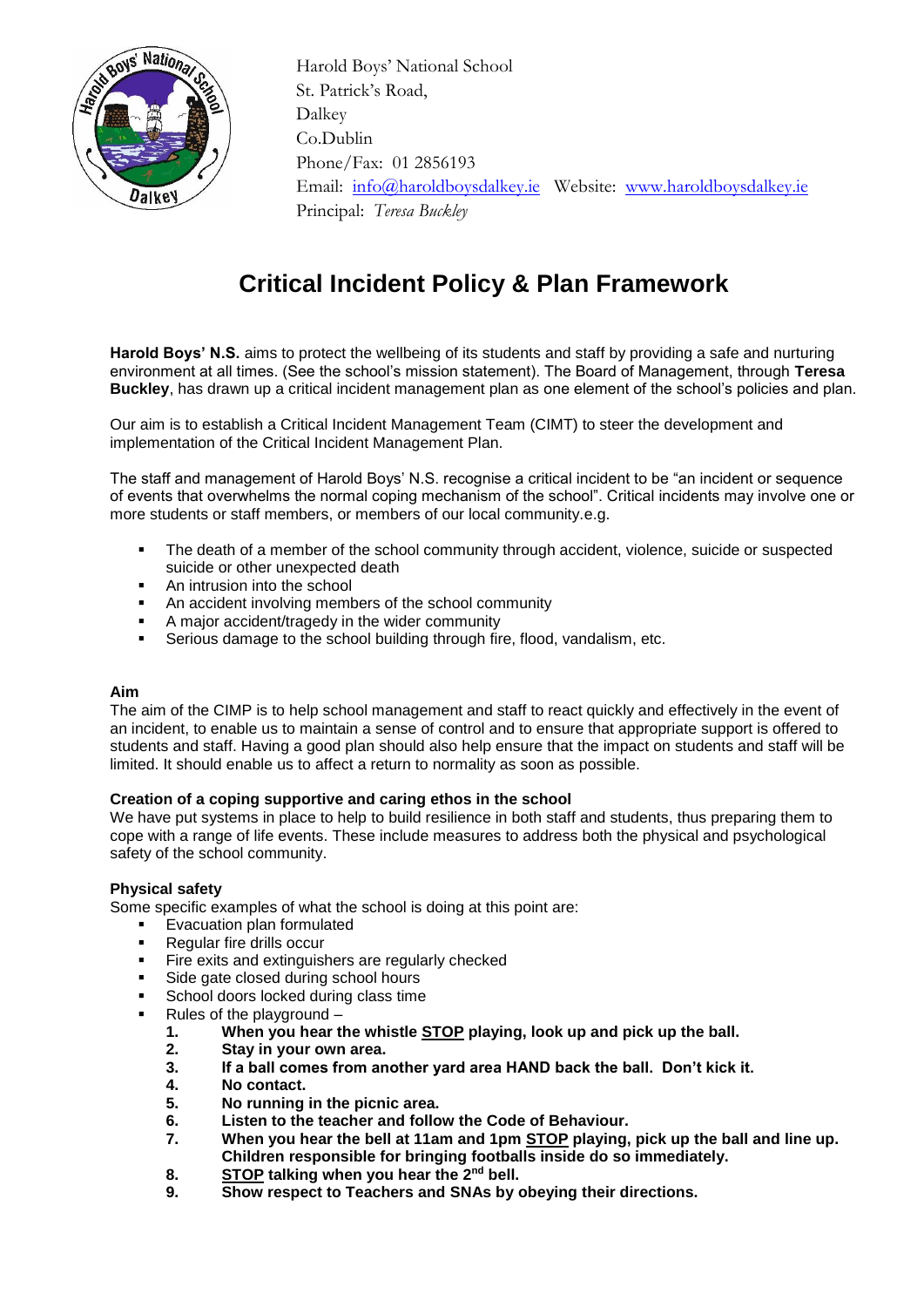### **Psychological safety**

The management and staff of Harold Boys' N.S. aim to use available programmes and resources to address the personal and social development of students, to enhance a sense of safety and security in the school and to provide opportunities for reflection and discussion. e.g.:

- Social, Personal and Health Education (SPHE) is integrated into the work of the school. Issues such as grief and loss, communication skills, stress and anger management, resilience, conflict management, problem solving, help-seeking, bullying and decision making are addressed in the SPHE curriculum. Promotion of mental health is an integral part of this provision.
- Staff have access to training for their role in SPHE
- Staff are familiar with the Child Protection Procedures and the name of the Designated Liaison Person (T Buckley is DLP & J O'Carroll is Deputy DLP)
- Books and resources on difficulties affecting the primary school student are available
- Information is provided on mental health in general and specific areas such as signs and symptoms of depression and anxiety
- The school has developed links with a range of external agencies E.g. NEPS, HSE, GARDA.
- The school has a clear anti-bullying policy and deals with incidents of bullying in accordance with this policy
- There is a care system in place in the school using the "Continuum of Support" approach which is outlined in the NEPS documents published on 2007 for primary schools
- Students who are identified as being at risk are referred to the designated staff member (e.g. SEN teacher), concerns are explored and the appropriate level of assistance and support is provided. Parents/guardians are informed, and where appropriate, a referral is made to an appropriate agency
- Staffs are informed about how to access support for themselves.

#### **Critical Incident Management Team (CIMT)**

A CIMT has been established in line with best practice. The members of the team were selected on a voluntary basis and will retain their roles for at least one school year. The members of the team are consulted annually to review and update the policy and plan. Each member of the team has a dedicated critical incident folder. This contains a copy of the policy and plan and materials particular to their role, to be used in the event of an incident.

### **The key roles which need to be covered are as follows**:

TEAM LEADER GARDA LIAISON STAFF LIAISON STUDENT LIAISON PARENT/GUARDIAN LIAISON COMMUNITY LIAISON MEDIA LIAISON ADMINISTRATOR Outlined below are some points on the key responsibilities of each role.

### **TEAM LEADER**

## A person who carries authority and can make decisions during a crisis (e.g. school closure, attendance at memorial services, etc.)

- Alerts the team members to the crisis and convenes a meeting
- Liaises with the Board of Management; DES; NEPS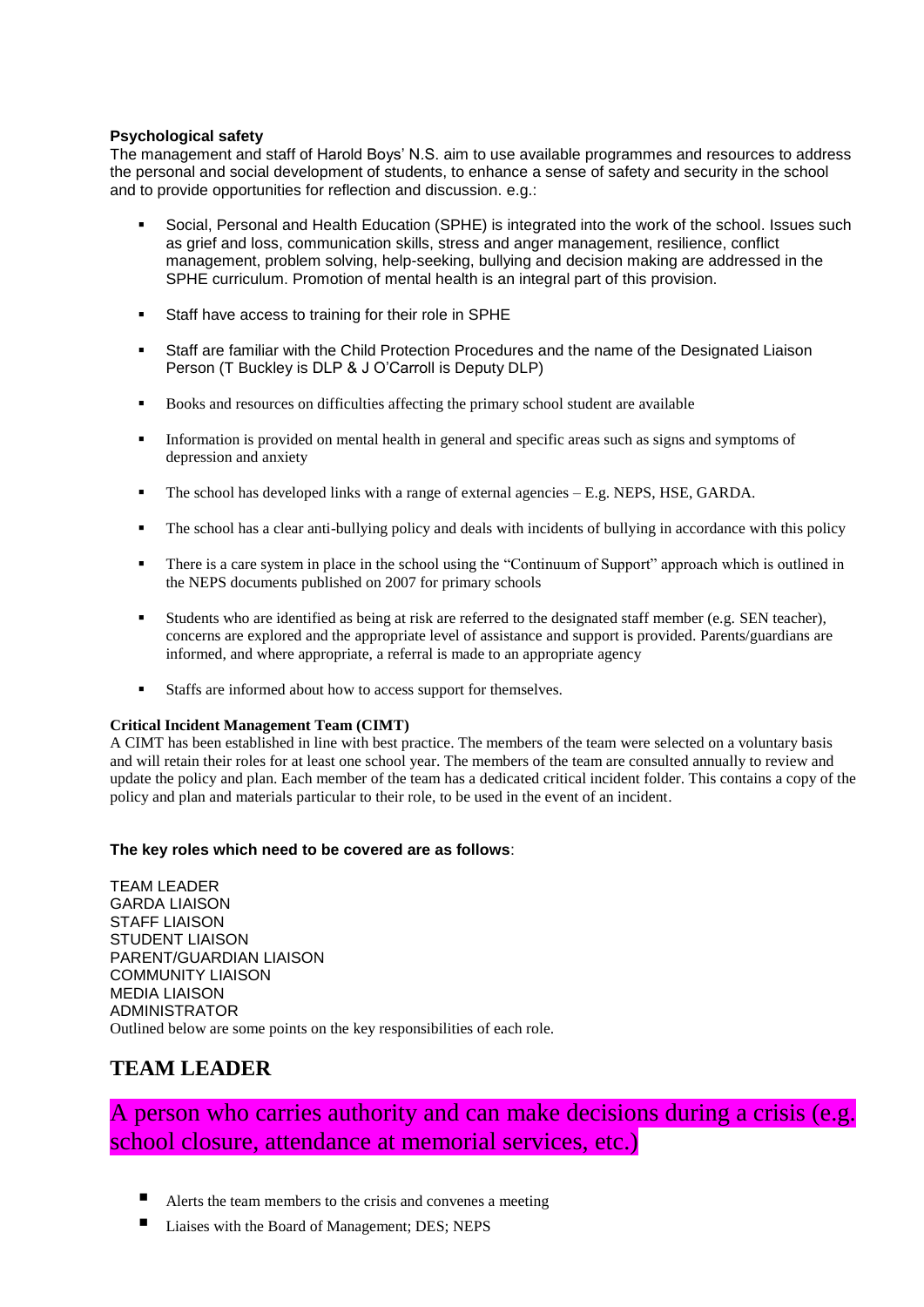Liaises with the bereaved family J O'Carroll will be Deputy Team Leader in the absence of T Buckley

### **GARDA LIAISON**

(This may be seen as part of the team leader's role)

- Liaises with the Gardaí
- **Ensures that information about deaths or other developments is checked out for accuracy before being shared.**

## **STAFF LIAISON**

## A staff member known and trusted by the staff

- Leads briefing meetings for staff on the facts as known, gives staff members an opportunity to express their feelings and ask questions, outlines the routine for the day
- Advises staff on the procedures for identification of vulnerable students
- $\blacksquare$  Provides materials for staff (from their critical incident folder)
- Keeps staff updated as the day progresses
- Is alert to vulnerable staff members and makes contact with them individually

## **COMMUNITY/AGENCY LIAISON**

# Someone with good contacts with agencies and relevant individuals in the community

- Maintains up to date lists of contact numbers of
	- Key parents, such as members of the Parents' Association
	- Emergency support services and other external contacts and resources
- Liaises with agencies in the community for support and onward referral
- $\blacksquare$  Is alert to the need to check credentials of individuals offering support
- $\blacksquare$  Coordinates the involvement of these agencies
- Reminds agency staff to wear name badges
- Updates team members on the involvement of external agencies.

## **PARENT/GUARDIAN LIAISON**

Someone known to parents. This person should be comfortable speaking before a large group and have skills to manage emotional reactions of individual or groups of parents

- The parent/guardian liaison visits the bereaved family with the team leader
- Arranges meetings, if held
- May facilitate such meetings, and manage 'questions and answers' sessions
- Manages the 'consent' issues in accordance with agreed school policy
- Ensures that sample letters are prepared and available on the school's IT system ready for adaptation
- Sets up room for meetings with parents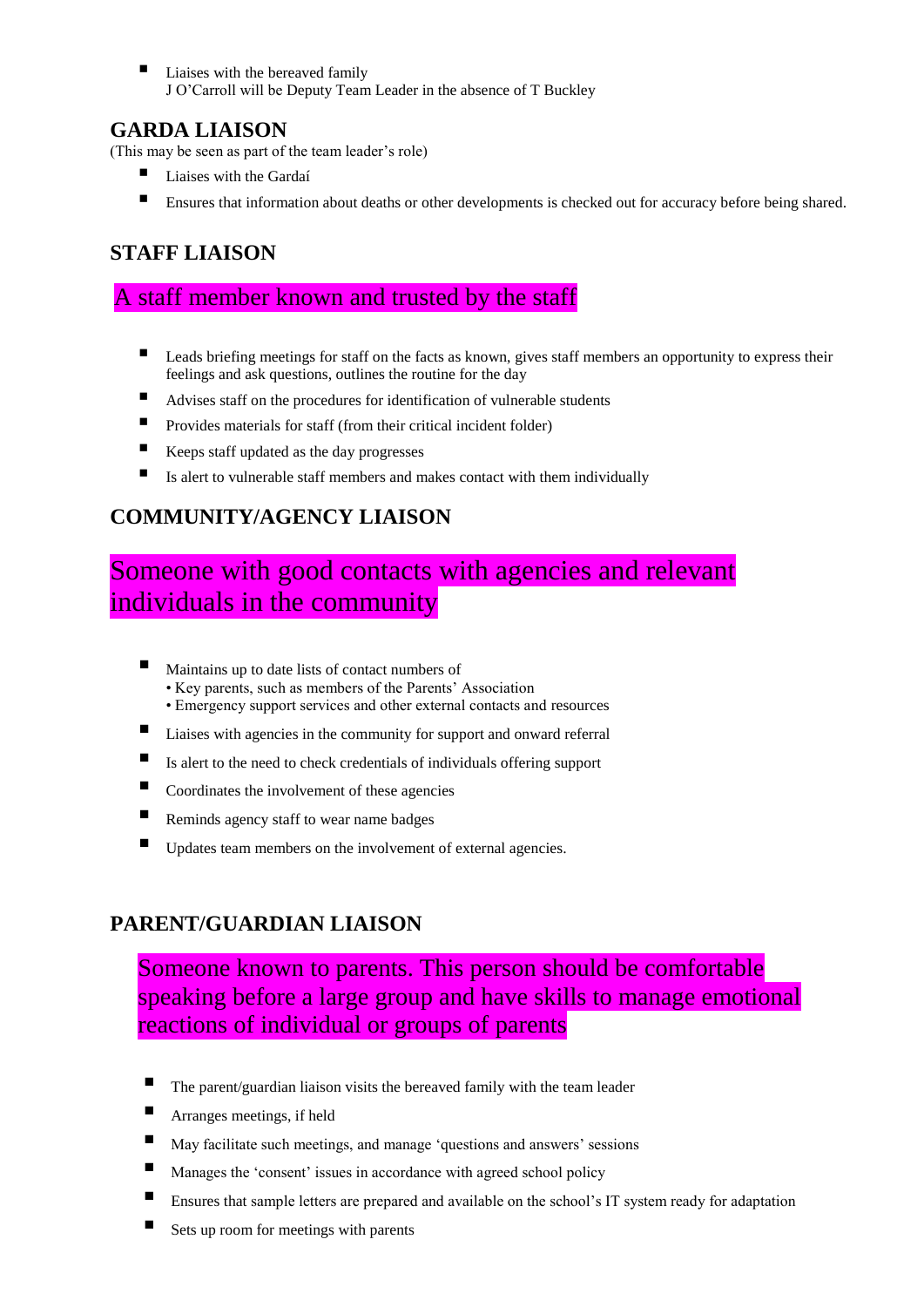- Maintains a record of parents seen
- Meets with individual parents
- Provides appropriate materials for parents (from their critical incident folder).

### **MEDIA LIAISON**

Someone with good interpersonal skills who would be comfortable talking to the media by phone or in person. A person who is able to set limits without being offensive

- In advance of an incident, will consider issues that may arise and how they might be responded to (e.g. students being interviewed, photographers on the premises, etc.)
- $\blacksquare$  In the event of an incident, will liaise where necessary with the INTO
- Will draw up a press statement; give media briefings and interviews (as agreed by school management).

### **ADMINISTRATOR**

- Maintenance of up to date telephone numbers of
	- Parents/guardians
	- Teachers
- Emergency services
- Takes telephone calls and notes those that need a response
- **Ensures that templates are available on the school's IT system and ready for adaptation**
- **Prepares and sends out letters, emails and texts**
- **Photocopies materials as needed**
- $\blacksquare$  Maintains records.

#### **Record keeping**

In the event of an incident each member of the team will keep records of phone calls made and received, letters emails and texts sent and received, meetings held, persons met, interventions used, material used etc. The school secretary (Ms. Doyle) will have a key role in receiving and logging telephone calls, sending letters, photocopying materials etc.

#### **Confidentiality and good name considerations**

The management and staff of Harold Boys' N.S. have a responsibility to protect the privacy and good name of the people involved in any incident and will be sensitive to the consequences of any public statements. The members of the school staff will bear this in mind, and will seek to ensure that students do so also. For instance, the term 'suicide' will not be used unless there is confirmed information that death was due to suicide, and that the family involved consents to its use. The phrases 'tragic death' or 'sudden death' may be used instead. Similarly, the word 'murder' should not be used until it is legally established that a murder was committed. The term 'violent death' may be used instead.

Critical incident rooms In the event of a critical incident, **Hall** - will be the main room used to meet the staff **Hall** - for meetings with students **Hall** - for parents **Hall** - for media **SEN Rooms** - for individual sessions with students **Principal's Office** – for other visitors

#### **Consultation and communication regarding the plan**

All staff were consulted and their views canvassed in the preparation of this policy and plan. Parent/guardian representatives were also consulted and asked for their comments.

Our school's final policy and plan in relation to responding to critical incidents has been presented to all staff

Each member of the critical incident team has a personal copy of the plan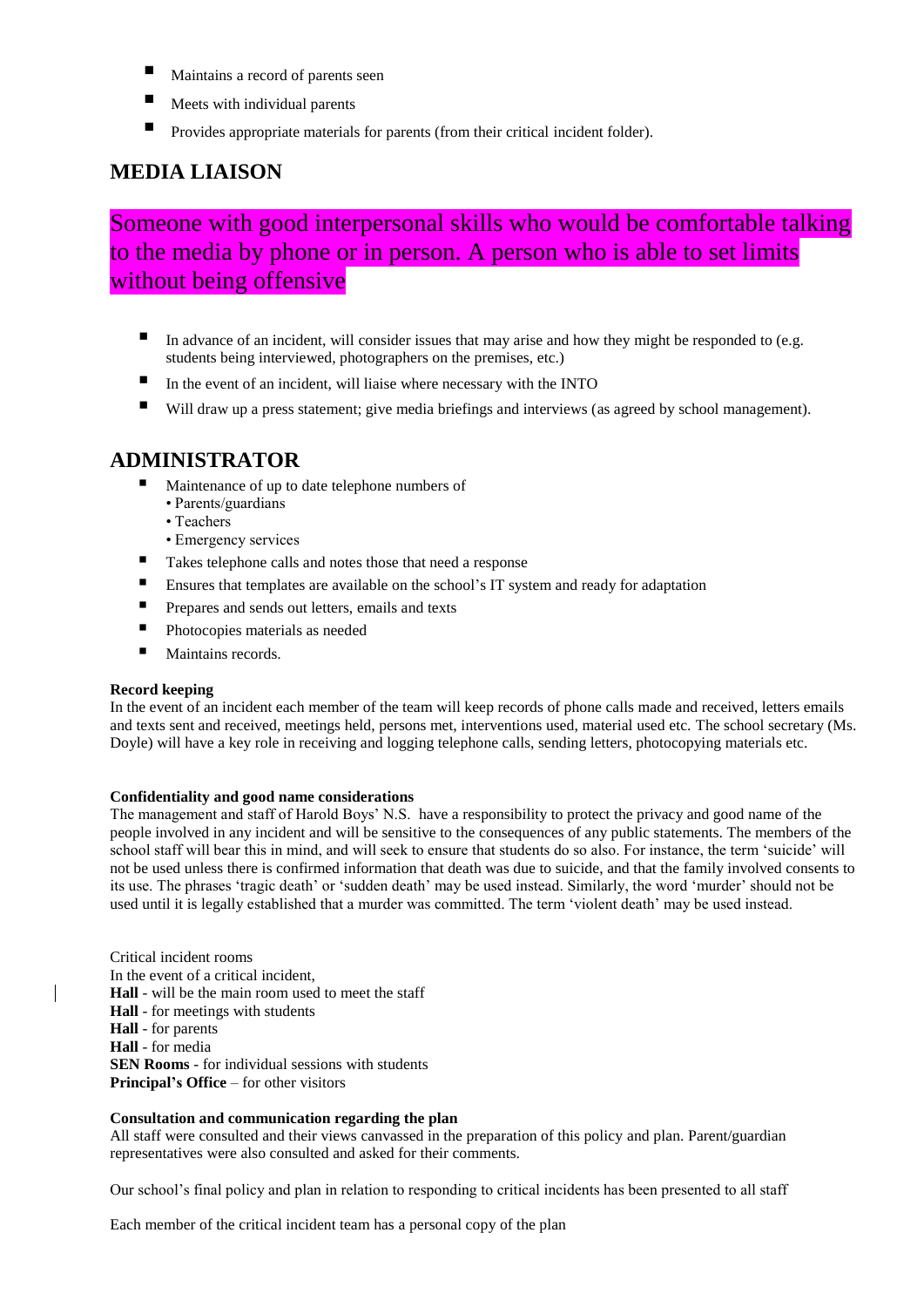The plan will be updated annually (October)

# **CRITICAL INCIDENT MANAGEMENT TEMPLATE FOR SCHOOL PLAN**

### **CRITICAL INCIDENT MANAGEMENT TEAM**

| <b>Role</b>              | <b>Name and Email address</b>         | <b>Telephone</b> |
|--------------------------|---------------------------------------|------------------|
|                          |                                       | number           |
| Team Leader              | T Buckley info@haroldboysdalkey.ie    | 0876175995       |
| Garda Liaison            | T Buckley info@haroldboysdalkey.ie    | 0876175995       |
| <b>Staff Liaison</b>     | J O'Carroll info@haroldboysdalkey.ie  | 0868414689       |
| Parent Liaison           | Andy O Brien andy.obrien.01@gmail.com | 0871230541       |
| <b>Community Liaison</b> | Ian Flood ianyflood@gmail.com         | 0876201350       |
| Media Liaison            | Frank Mc Cooey mccooeyfrank@yahoo.ie  | 0874179540       |
| Administrator            | O Doyle info@haroldboysdalkey.ie      | 0834256002       |

#### **SHORT TERM ACTIONS – DAY 1**

| <b>Task</b>                                                 | <b>Name</b>            |
|-------------------------------------------------------------|------------------------|
| Gather Accurate information                                 | T Buckley              |
| Who, What, When, Where?                                     | T Buckley              |
| Convene A CIMT meeting – specify time and place clearly     | T Buckley              |
| Contact external agencies                                   | T Buckley              |
| Arrange supervision for students                            | T Buckley              |
| Hold staff meetings                                         | J O'Carroll            |
| Agree Schedule for the day                                  | All Staff              |
| Inform Students – (close friends and students with learning | T Buckley / A O 'Regan |
| difficulties may need to be told separately)                |                        |
| Compile a list of vulnerable students                       | T Buckley / A O 'Regan |
| Contact/visit the bereaved family                           | T Buckley / A O 'Regan |
| Prepare and agree media statement and deal with the media   | F Mc Cooey             |
| Inform parents/ guardians                                   | Parents' Association   |
| Hold end of day staff meeting                               | J O'Carroll            |

### **MEDIUM TERM ACTIONS - (DAY 2 AND FOLLOWING DAYS)**

| Task                                                       | <b>Name</b>                                  |
|------------------------------------------------------------|----------------------------------------------|
| Convene a CIMT meeting to review the events of day 1       | T Buckley                                    |
| Meet external agencies                                     | T Buckley                                    |
| Meet whole staff                                           | J O'Carroll                                  |
| Arrange support for students, staff, parents / guardians   | T Buckley/ A O 'Regan                        |
| Visit the injured                                          | T Buckley/ J O'Carroll/ Parents' Association |
| Liaise with bereaved family regarding funeral arrangements | T Buckley                                    |
| Agree on attendance and participation at funeral service   | T Buckley                                    |
| Make decisions about school closure                        | <b>Board of Management</b>                   |

### **FOLLOW-UP BEYOND 72 HOURS**

| <b>Task</b>                                        | <b>Name</b>                                      |
|----------------------------------------------------|--------------------------------------------------|
| Monitor students for signs of continuing distress  | <b>Class Teachers</b>                            |
| Liaise with agencies regarding referrals           | T Buckley                                        |
| Plan for return of bereaved student(s)             | T Buckley                                        |
| Plan for giving of 'Memory box' to bereaved family | T Buckley                                        |
| Decide on memorials and anniversaries              | Board of Management/ Staff, Parents and Students |
| Review response to incident and amend plan         | Staff/Board of Management                        |